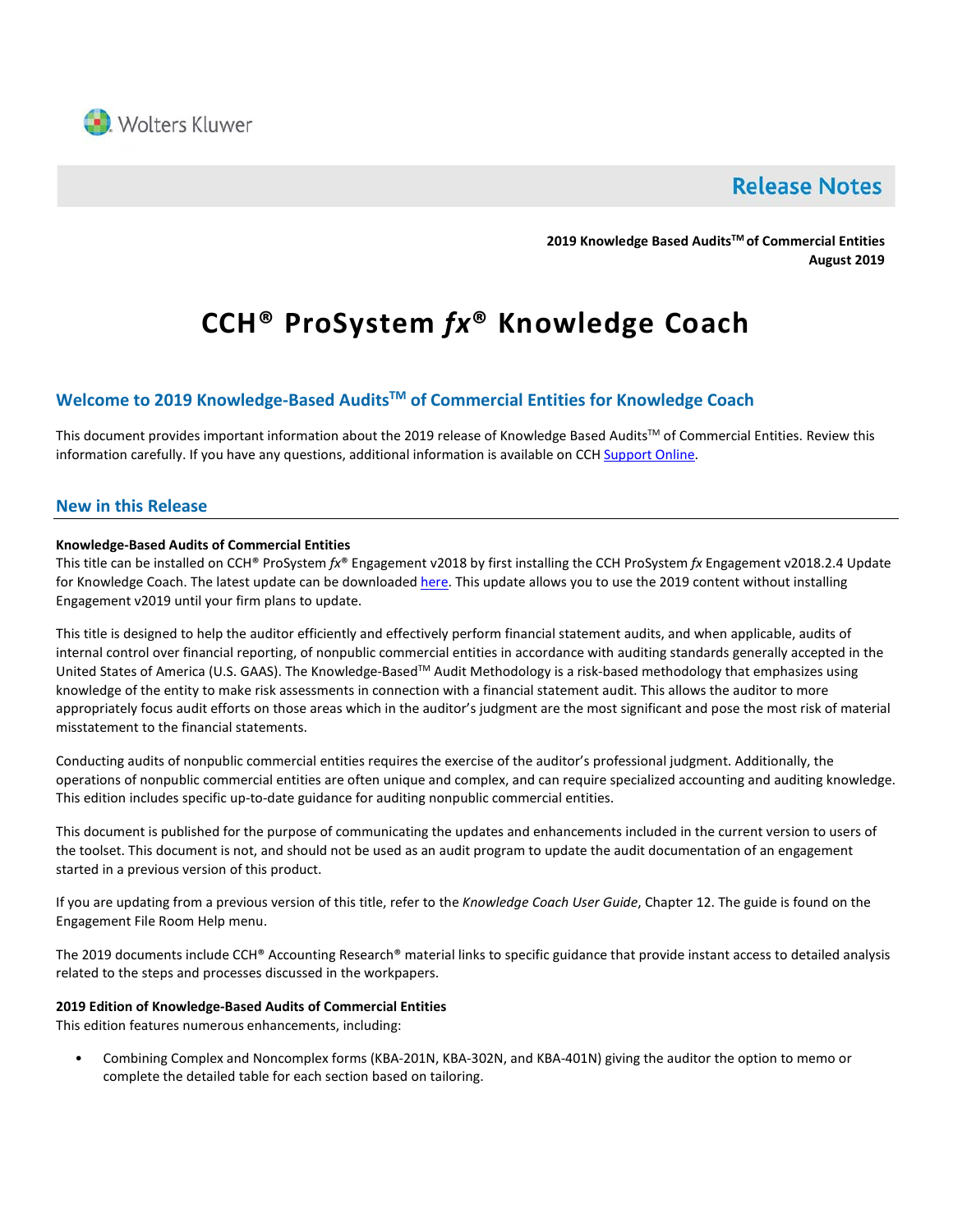**Roll Forward Note**: If you have used a Noncomplex document in your prior engagement, before rolling that file forward, you must add the Complex document to your engagement binder to retain the data from the Noncomplex document, then remove these workpapers from the prior year binder after you have rolled the binder forward.

If your binder has already been finalized and you don't want to unfinalize the binder to insert the Complex document before you roll forward from the 2018 version, you are able to make a copy of your finalized binder, insert the applicable Complex documents, then roll forward the copied binder to the 2019 title version. After roll forward remember to delete the copied prior year binder from your file room. Doing this will retain the data into the 2019 combined versions.

Alternatively copy and paste the data from the prior year Noncomplex document, from the prior year binder, after you roll forward into the current combined versions. The Noncomplex document will roll forward as an obsolete workpaper with no data and will need to be removed after you have rolled forward your binder. You will need to refer to your prior year binder for data in the Noncomplex document.

For the Update Knowledge Coach Content option, you should insert the complex version of the workpaper prior to updating; this will retain information from the now obsolete noncomplex version. We recommend publishing the noncomplex versions prior to selecting the Update Knowledge Coach Content option so you have access to the data after updating, as the noncomplex version will be obsolete.

- Streamlining Entity Information from KBA-302 Understanding the Entity and Its Environment by removing Section I. This information is available in KBA-200 Entity Information and Background.
- Adding flow of columns "Nature of Other Services" and "Firm Personnel Overseeing the Service" from KBA-101 Overall Audit Strategy to AID-201 Non Attest Services Independence Checklist.
- Adding the table "Prior Year Substantive Matters and Significant Findings" to KBA-102 Engagement Completion Document. This table is only user entry and is available if you would like to document prior year matters or findings.
- Adding the flow of question "Describe the users or expected users of the financial statements (e.g., owners, stakeholders, lenders)" from KBA-200 Entity Information and Background to KBA-301 Worksheet for Determination of Materiality, Performance Materiality, and Thresholds for Trivial Amounts.
- Adding flow of Component Units from AID-603 Component Identification and Analysis to KBA-301 if the user has noted the Component Unit as being "Significant" in one of the four columns in AID-603.
- Adding a new column in KBA-301 in step 4: Determination of the Threshold for Trivial Amounts so you can document the trivial amount. You must manually key in this number based on the calculation, as this new column triggers the flow of the trivial amount to the materiality tables located in other forms.
- Adding a new table to trigger flow of items identified in KBA-400 Scoping and Mapping of Significant Account Balances, Classes of Transactions, and Disclosures. All items identified in table 2 or 3 of KBA-400 flow to this new table, and then you can decide which to flow to KBA-103. This change helps remove duplication in KBA-103.
- Modifying headers and related instructions regarding compensating controls in KBA-401 Understanding Entity-Level Controls. Due to modifications, you can no longer show or hide columns in the detailed table based on internal control tailoring questions from AUD-100. Note that column 7 will be reset on roll forward due to the content changes.
- Modifying headers and adding one new column (If Controls are Not Effectively Designed and Implemented or Are Not Operating Effectively, Describe the Risks of Material Misstatement) in KBA-402 Understanding General Controls for Information Technology in the "less complex" table. This new column contains a dynamic list of risks noted in the engagement which is similar to the functioning of KBA-400 and KBA-40X series forms.
- Adding two new Potential Error Diagnostics in KBA-502 Summary of Risk Assessments that trigger when you:
	- Add a specific risk in the risk pane, but document that both Inherent Risk and Control Risk are low.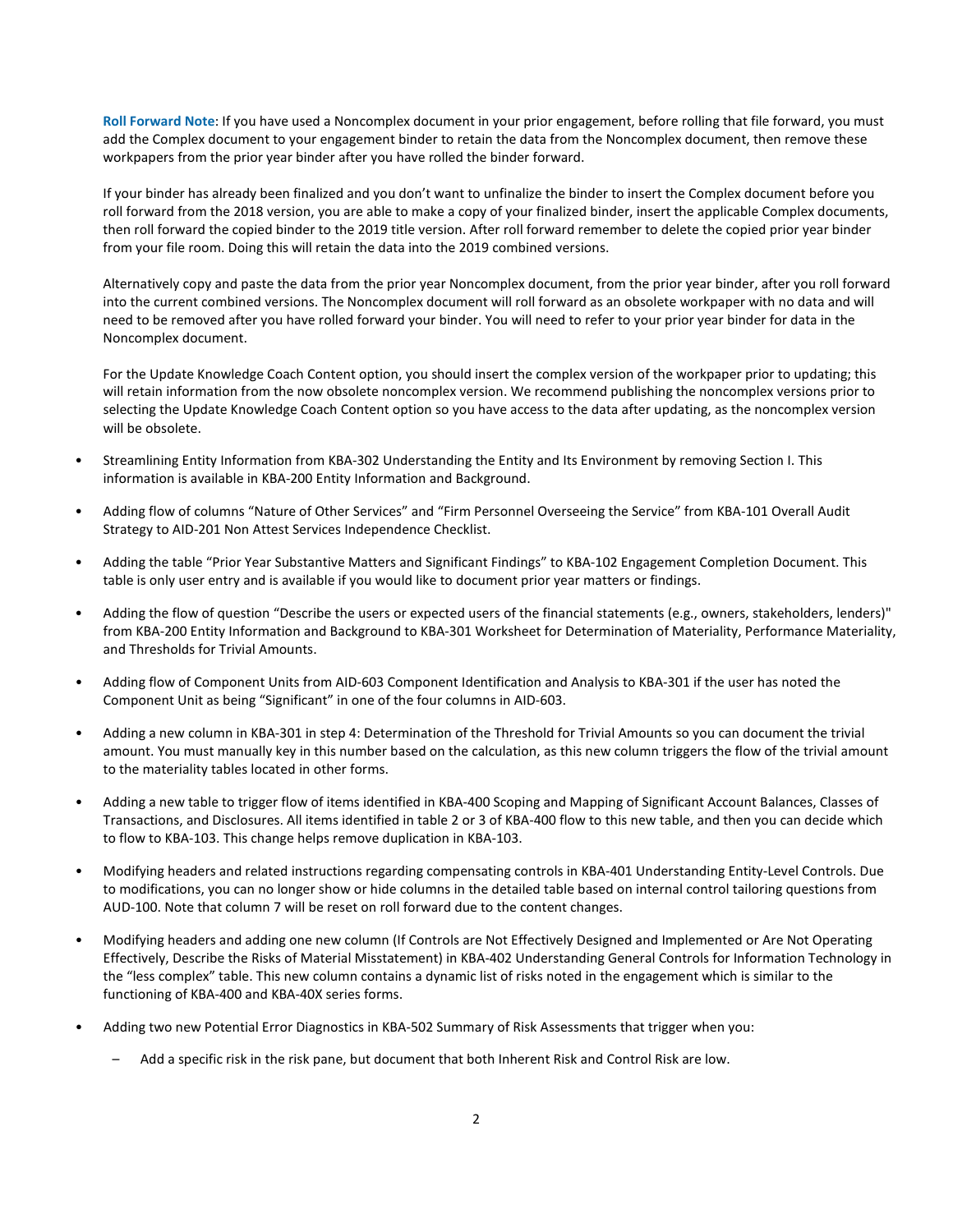- Select Combined under the Planned Audit Approach column and you haven't noted that they are performing an integrated audit and not testing internal controls overall for a particular audit area in AUD-100.
- Adding a table to both KBA-902 Audit Review and Approval Checklist and KBA-905 Review and Approval Checklist: Interim Review of Financial Information to document a concurring partner review, if applicable. A tailoring question has also been added to AUD-100 that will have show/hide functioning on this table in both forms.
- Adding a new missing workpaper or unnecessary workpaper diagnostic related to AID-603 based on your response to tailoring question, "Does the entity have multiple components, multiple locations, or segments that are included in the scope of our engagement?"
- Adding a new audit area, Business Combinations, throughout the title, and adding AUD-822 Audit Program: Business Combinations.
- Rewording audit area "Journal Entries and Financial Statement Review" to "Journal Entries". The Financial Statement Review steps are no longer included in AUD-814. These steps are now included in the new AUD-909 Audit Program: Financial Statement Review form.
- Adding new steps and tailoring questions to AUD-803 Audit Program: Accounts Receivable and Revenue for procedures that can be performed under ASC Topic 606
- Adding new steps and tailoring questions to AUD-807 Audit Program: Property and Equipment, and Depreciation and AUD-811 Audit Program: Debt Obligations to document new/revised lease guidance under ASU No. 2016-02, Leases (Topic 842)
- Enhancing instructions and procedures throughout the toolset to improve workflow.
- Adding new tips regarding Omnibus Statement on Auditing Standards for the issuance of SAS-135.
- Adding new AUDs, CORs, and RESs as follows:
	- AUD-822 Audit Program: Business Combinations
	- AUD-909 Audit Program: Financial Statement Review
	- KBA-901A Tax Basis Financial Statement Disclosure Checklist
	- KBA-901B Cash Basis Financial Statement Disclosure Checklist
	- AID-835 Deferred Tax Analysis
	- AID-846 Journal Entry Testing Worksheet
	- AID-910 Analytical Procedures: Final Account Balance Analysis
	- COR-822A Confirmation of Sales Terms (ASC Topic 606)
	- RES-028 Lease Checklist: Identifying a Lease (ASC 842)

[Click here](http://support.cch.com/updates/KnowledgeCoach/pdf/guides_tab/2019%20Commercial%20Entities%20Title%20Overview%20for%20Knowledge%20Coach%20Users.pdf) for the 2019 Audits of Commerical Entities Title Overview for Knowledge Coach Users.

In addition, forms and practice aids throughout have been updated to include new examples and tips, and where applicable, to take into account new literature, standards, and developments, reflected in the following current audit and accounting guidance:

- FASB Accounting Standards Codification™ as of June 30, 2019, through Accounting Standards Update No. 2019-06
- AICPA Statement on Auditing Standards (SAS) No. 134, Auditor Reporting and Amendments, Including Amendments Addressing Disclosures in the Audit of Financial Statements
- AICPA Statement on Auditing Standards (SAS) (SAS) No. 135, Omnibus Statement on Auditing Standards 2019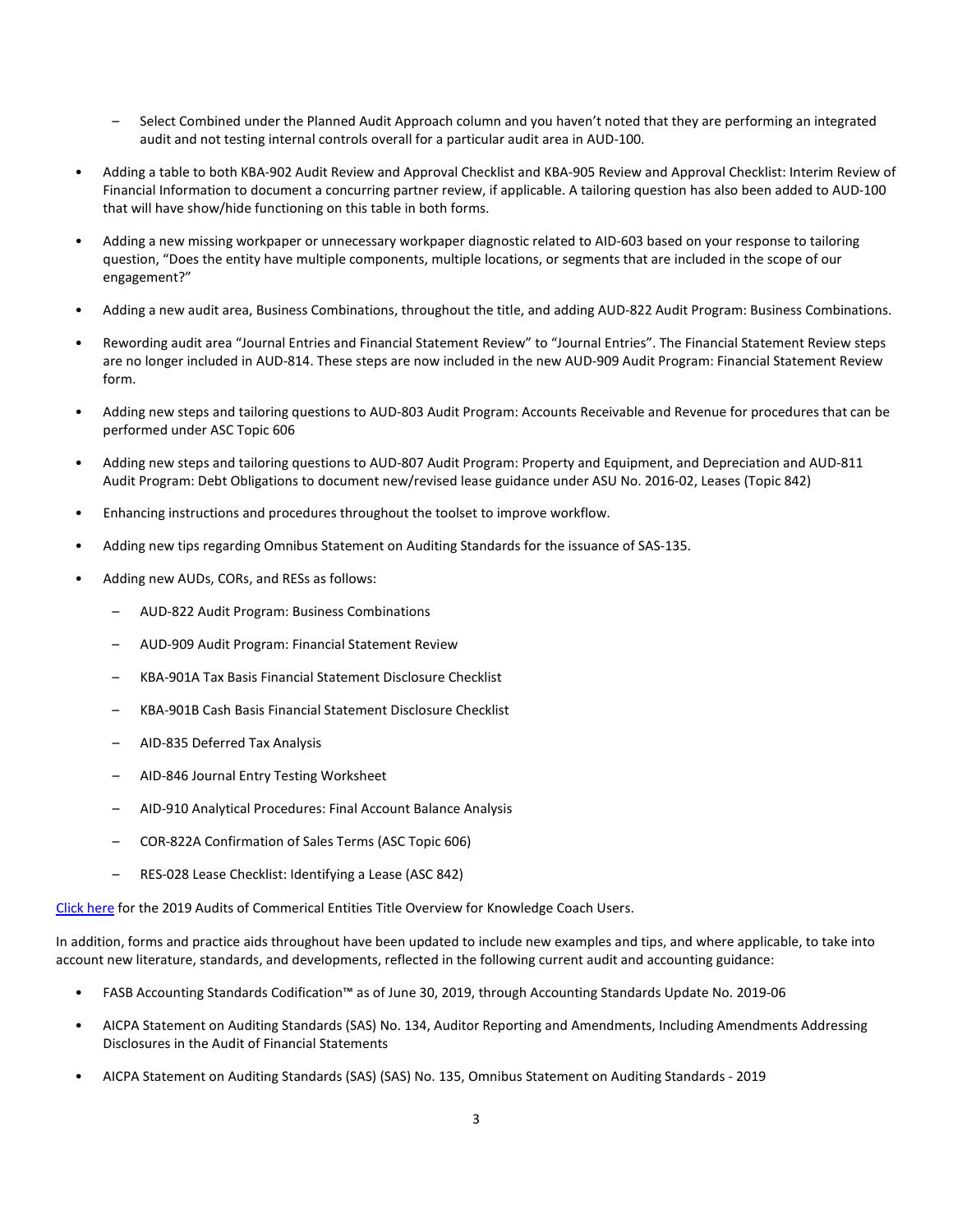- AU-C 930, Interim Financial Information
- AU-C 940, An Audit of Internal Control Over Financial Reporting That Is Integrated With an Audit of Financial Statements

#### **Important:**

- Save changes to workpapers before closing the workpaper or the binder to ensure data is correctly updated.
- If Microsoft® Word crashes when using Knowledge Coach, before closing the binder, use the **Save Knowledge Coach Answers** option in the binder view under the Tools menu. This saves all data within tables.
- You can view other Knowledge Coach Best Practices on ou[r Web](https://support.cch.com/kb/solution/000034942/sw34947) site.

#### **System Requirements**

This title requires the 2019 Financial Statement Base Title. The 2019 Financial Statement Base title must be installed with one of the following versions of Engagement and Knowledge Coach.

- Engagement and Knowledge Coach v2018 with CCH ProSystem fx Engagement v2018.2.4 Update or later available [here.](https://support.cch.com/updates/Engagement/release2018/release2018.aspx) To identify the version you are running, please go to the Help > About window in the application.
- Engagement and Knowledge Coach v2019 or newer.

If you are upgrading from Engagement v7.1 or older, please contact [Technical Support.](https://support.cch.com/contact)

A minimum of 4GB of RAM is required for optimal performance when opening and navigating Knowledge Coach workpapers.

#### **License Requirements**

This title requires the Knowledge-Based Audits of Commercial Entities license. Users who do not have a license for this title will not be able to use Knowledge Coach functionality in workpapers.

For information on updating your licensing, see [How do I add or update CCH ProSystem fx Engagement Licenses?](https://support.cch.com/kb/solution.aspx/sw3937) on our Support Web site.

For more information on assigning licenses, see [How do I assign Engagement Licenses?](https://support.cch.com/kb/solution.aspx/sw3943) on our Support Web site.

#### **Download Instructions**

If you plan to use this title on Engagement and Knowledge Coach v2018, apply the CCH ProSystem *fx* Engagement v2018.2.4 Update to all computers, including Admin and terminal servers, before installing the title. Review the update's [release notes](https://d2iceilwdglxpz.cloudfront.net/release_notes/CCH%20ProSystem%20fx%20Engagement%202018.2.4%20Release%20Notes.pdf) for more deployment information.

To download this title:

- 1. Navigate to the [Knowledge Coach Updates](http://support.cch.com/updates/KnowledgeCoach) section of the Engagement Support Web site.
- 2. Select the Knowledge Coach Series. The series are arranged by title type, then industry.
- 3. Click **Download File** next to the title you want to download.

**Note**: On some occasions the content package file (.KCP) will download with the extension changed to .ZIP. If this occurs, change the extension of the downloaded file to KCP, using all capital letters.

You must install the 2019 Financial Statement Base title before installing the 2019 Knowledge Based Audits of Commercial Entities.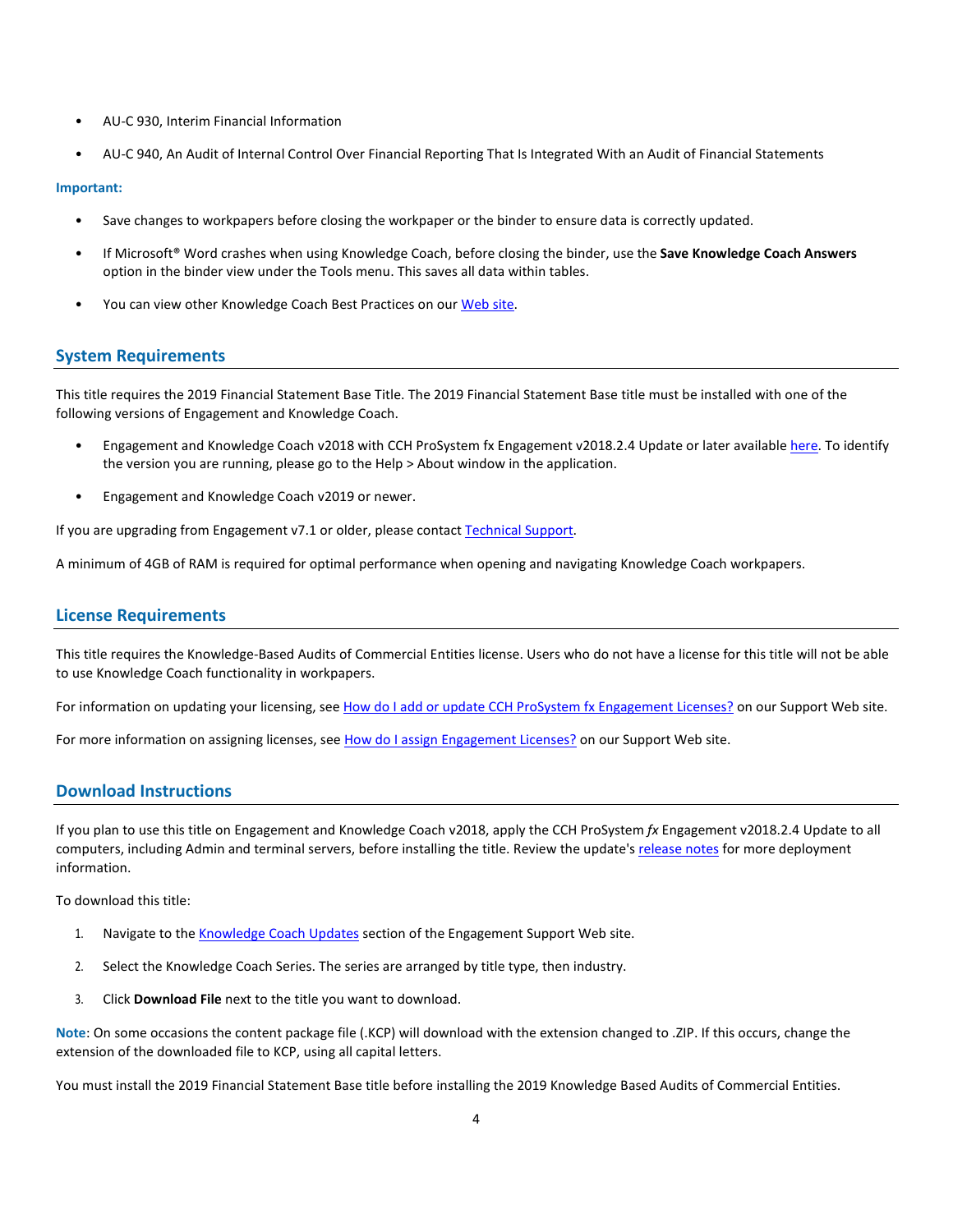The Financial Statement Base title is also available on th[e Knowledge Coach Update Web](http://support.cch.com/updates/KnowledgeCoach) site.

The Knowledge Coach Content Package (KCP) download is a proprietary file that must be installed from within Engagement. Save this KCP file to a location on your local drive, and follow the Installation Instructions below.

#### **Installation Instructions**

See [How do I add a new CCH® ProSystem fx® Knowledge Coach title to CCH® ProSystem fx® Engagement?](https://support.cch.com/kb/solution/000033707/sw30271) for instructions on installing a new Knowledge Coach title.

#### **Online Permission Key**

Permission key files can be downloaded from ou[r Web](https://prosystemfxsupport.tax.cchgroup.com/permkey/download.aspx) site or when adding or updating the new licenses in Engagement v2018 and newer. After updating the license file in the Engagement Admin module, licenses must be assigned to the staff who will use 2019 Knowledge-Based Audits of Commercial Entities.

If you have not already established a Single Sign-on (SSO) account with Customer Service, we urge you to do so at this time.

#### **Using Your Knowledge Coach Content with CCH® Accounting Research Manager®**

CCH's Accounting Research Manager (ARM) is the most comprehensive, up-to-date, and objective online database of financial reporting literature. It includes all authoritative and proposed accounting, auditing, and SEC literature, plus independent, expert-written interpretive guidance.

Available on ARM, the Knowledge-Based Audits of Commercial Entities Guide helps you comply with the most recent professional standards and guidance for the conduct of audits of Commercial Entities and to integrate the use of practice aids, tools, and other resources with its guidance. This publication supplements and complements the knowledge-based documents that are available in Knowledge Coach.

If you subscribe to an ARM library that includes Commercial content, you can link directly to source material from Resources within Knowledge Coach documents. These links have been updated to refer to the accounting standards under the FASB Accounting Standards Codifications. Also, if you subscribe to the Knowledge-Based Audits of Commercial Entities Guide on ARM, you can take advantage of references to the guide material from within the Knowledge Coach documents.

With Accounting Research Manager, you maximize the efficiency of your research time, while enhancing your results. Learn more about our content, our experts, and how you can request your free trial by visiting the **Accounting Research Manager Web site**. You can also access the Accounting Research Manager Web site by selecting **Engagement > Binder Window > Shortcuts Bar > Guidance tab**.

#### **Using Your Knowledge Coach Content**

To use your Knowledge Coach Workpaper Templates, do the following:

- 1. Open a binder in Engagement.
- 2. Select the workpaper tab into which you would like to insert the workpaper.
- 3. Select **New Knowledge Coach Workpaper** from the toolbar or File menu.
- 4. Select the new Knowledge Coach title with the content you would like to use. You can only select titles you have installed. The information displayed changes to reflect the workpaper organization available for the selected title.
- 5. Select the Knowledge Coach workpapers to insert into your binder and click **OK**.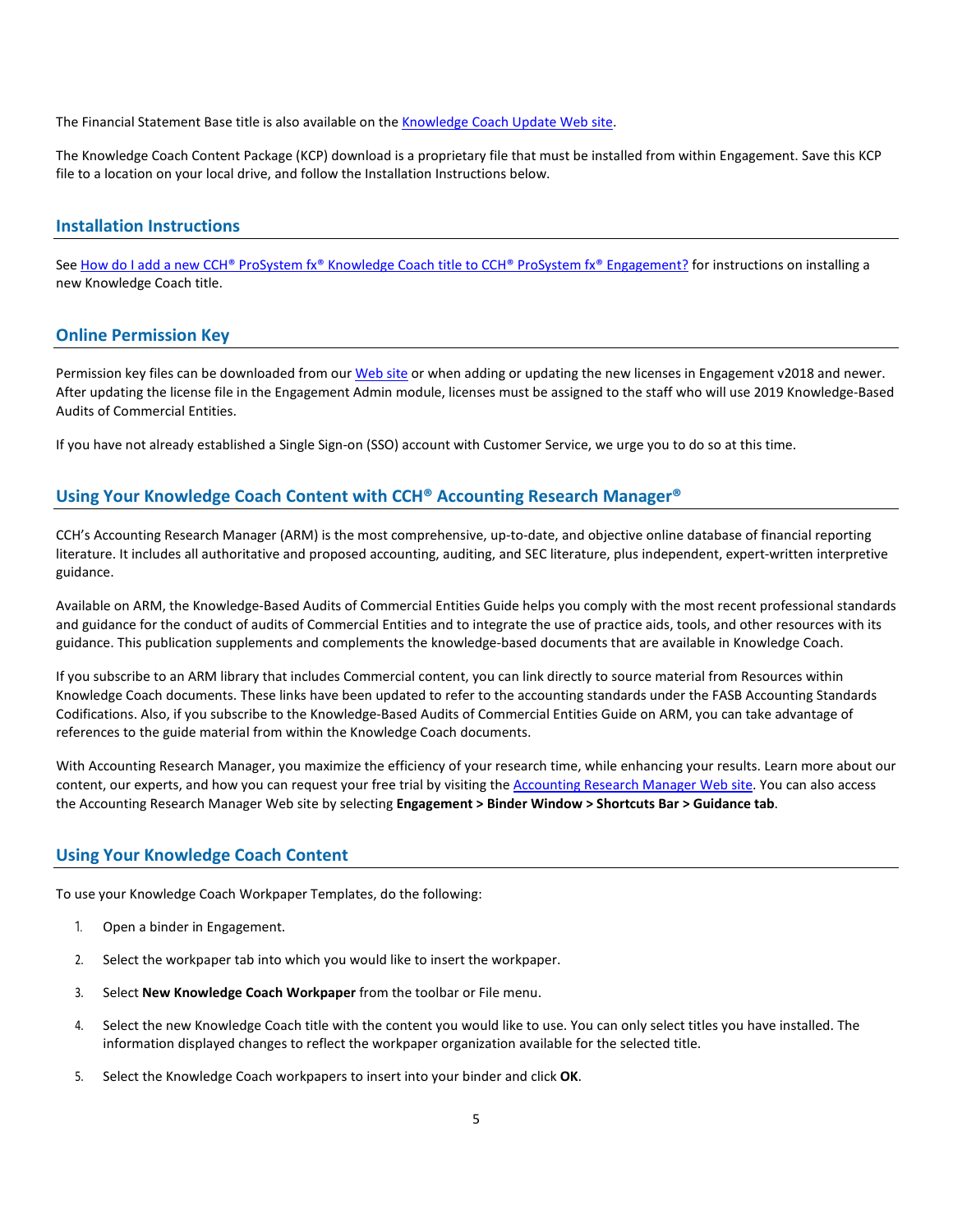- 6. In the Selected Workpaper Properties window, add a workpaper index in the Index field and make any Name modifications that are needed. You can also modify the tab location or the roll forward settings for each workpaper.
- 7. Click **OK**. The integrated Knowledge Coach workpaper is now inserted into your engagement binder.

**Note**: For more information on how to use Knowledge Coach workpapers in your binder, see the *Knowledge Coach User Guide*.

## **Additional Information on Knowledge Coach and the KBA Methodology**

**Knowledge-Based Audit (KBA) Methodology** allows the results of one set of procedures to become the input for the next. The key components of the KBA methodology include:

- An overview that guides auditors through the methodology
- Knowledge-based audit documents, integral to risk assessment and audit processes, which contain steps and procedures required by U.S. GAAS
- Customizable audit programs that take auditors through related steps and procedures
- Practice aids to help auditors complete steps or processes outlined in the knowledge-based audit documents and audit programs
- Auditor's reports that provide a variety of sample auditor's opinions on audited financial statements
- Correspondence documents that provide sample letters to be used to comply with U.S. GAAS requirements and in other common situations
- The AICPA's Auditing Standards Board's (ASB) Risk Assessment Standards The practice aids and tools in the 2019 Knowledge-Based Audits of Commercial Entities are designed around the AICPA's risk assessment and clarified standards to assist auditors of commercial entities by:
	- Facilitating compliance with GAAS
	- Encouraging more effective audits through tailored audit programs and comprehensive practice aids
	- Helping auditors to focus on and respond to identified audit risks
	- Enhancing audit documentation

#### **CCH® ProSystem fx® Knowledge Coach**

Knowledge Coach functionality allows auditors to use the Knowledge-Based-Audit methodology more efficiently by eliminating the need for duplicate entry of the same information, tailoring audit documentation to each particular engagement, and documenting the link between risks identified and procedures performed. AUD-100 Tailoring Question is a document in Knowledge Coach that presents engagement-level questions designed to aid in tailoring the engagement documentation to fit each client. Completing the questions helps the auditor avoid duplication and unnecessary workpapers.

**Note**: Before you begin your audit, review the guidance in AUD-101 Overall Audit Program. This workpaper is your road map through a Knowledge-Based Audit methodology. Start your audit with AUD-100 Tailoring Question Workpaper and AUD-101 Overall Audit Program.

- **Risks** can be captured via the Risk Summary task pane from any Knowledge Coach workpaper by the current editor of KBA-502 Summary of Risk Assessments. This allows you to continuously assess risks during the engagement. Several workpapers prompt you to consider the presence of risks, but the Risk Summary task pane must be used to document those risks. All documented risks flow to the Risk Summary. To ensure risks show in findings tables, select the *workpaper identified in* field of the Risk pane.
- **Information Flow** helps reduce the time spent duplicating information across forms. In addition, the flow of consistent information ensures that information and updates to information are not missed between workpapers. Drill-down functionality helps the user navigate quickly to the source of the information, aiding in the review of the audit file.